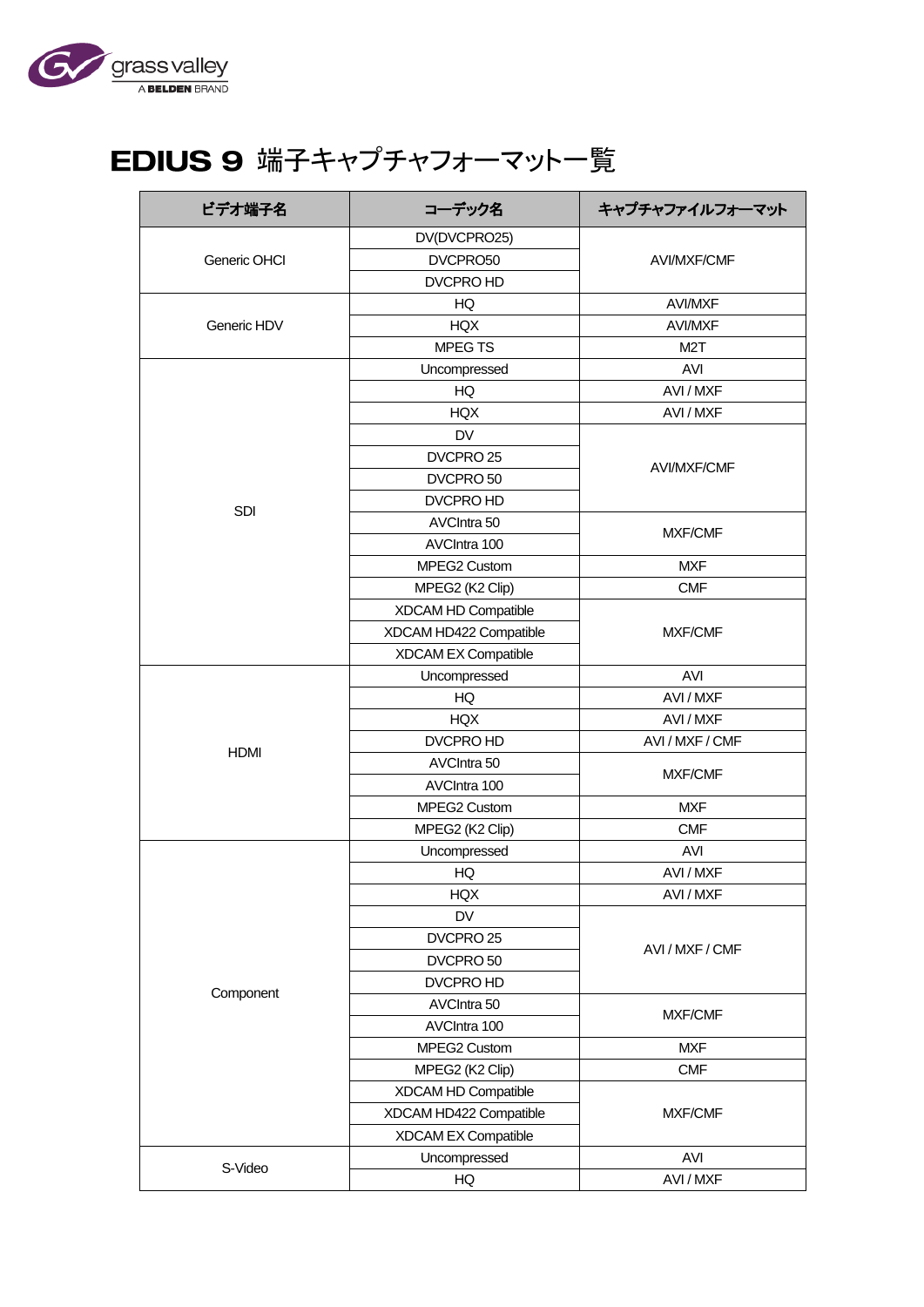

|           | HQX                  | AVI / MXF       |
|-----------|----------------------|-----------------|
|           | MPEG IMX             | <b>MXF</b>      |
|           | <b>MPEG2 Custom</b>  | <b>MXF</b>      |
|           | MPEG2 (K2 Clip)      | <b>CMF</b>      |
|           | <b>DV</b>            |                 |
|           | DVCPRO 25            | AVI / MXF / CMF |
|           | DVCPRO 50            |                 |
| Composite | Uncompressed         | AVI             |
|           | HQ                   | AVI/MXF         |
|           | <b>HQX</b>           | AVI / MXF       |
|           | MPEG IMX             | <b>MXF</b>      |
|           | MPEG2 Custom         | <b>MXF</b>      |
| Composite | MPEG2 (K2 Clip)      | <b>CMF</b>      |
|           | DV                   |                 |
|           | DVCPRO <sub>25</sub> | AVI / MXF / CMF |
|           | DVCPRO 50            |                 |

\* CMF は EDIUS Workgroup のみ対応。

\*\*使用するハードウェア、選択解像度・フォーマットなどによって、選択できるコーデックは異なります。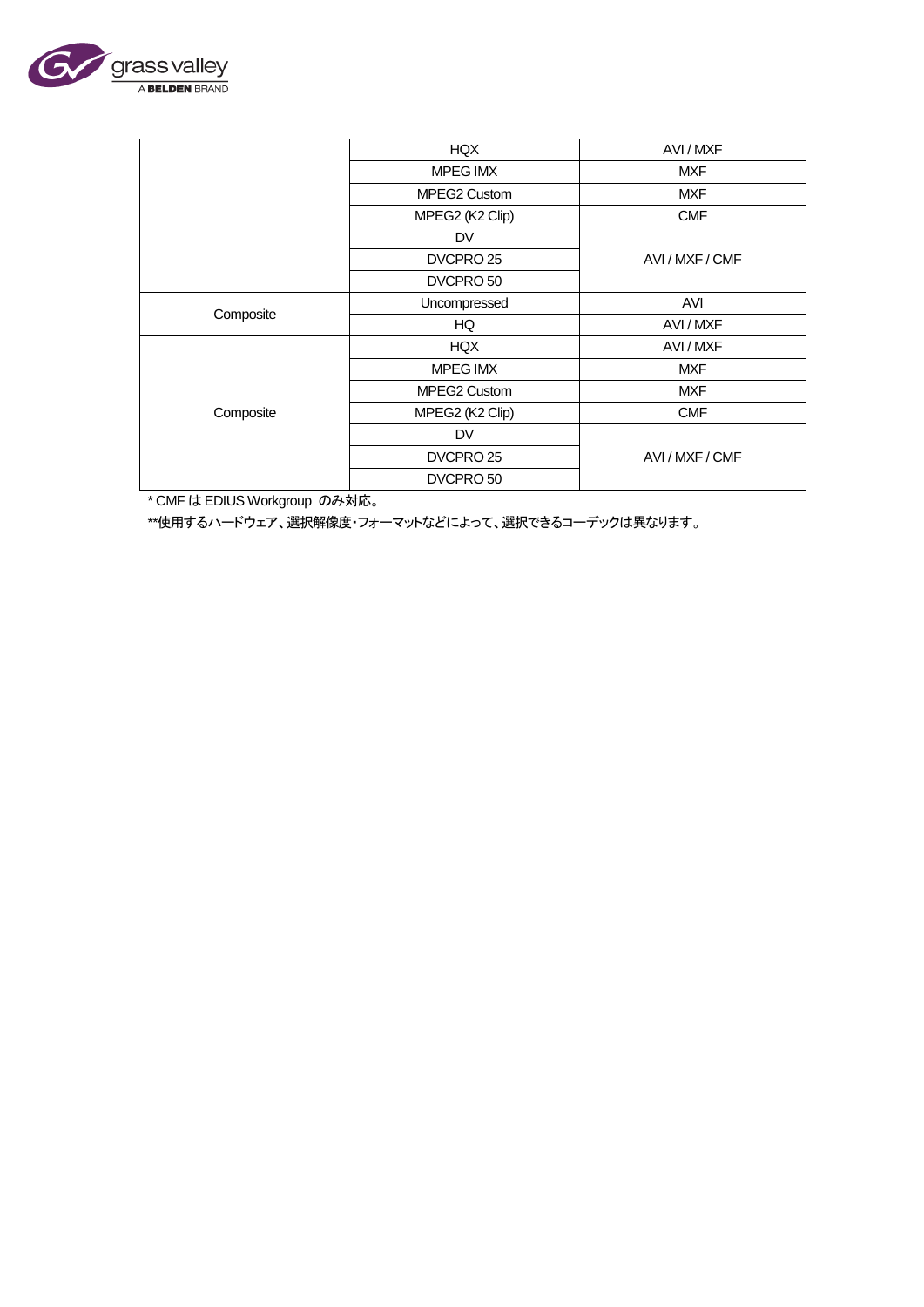

## EDIUS 9 デバイスファイルインポート対応一覧

| デバイスフォーマット        | フォーマット名                             | 拡張子                 | ソースブラウザー<br>ペイン名     |
|-------------------|-------------------------------------|---------------------|----------------------|
| Audio CD          | <b>WAVE</b>                         | *.wav               | Audio CD/DVD         |
| Blu-ray Disc *1   | <b>BDMV</b>                         |                     | Removable Media      |
| Canon AVCHD       | <b>AVCHD</b>                        | *.mts,*.m2ts        | Removable Media      |
| Canon Cinema EOS  | <b>AVCHD</b>                        | *.mts               | Removable Media      |
|                   | Motion JPEG                         | $*$ .mov            | Removable Media      |
| Canon XF          | <b>MPEG</b>                         | $*.$ cif + $*.$ mxf | XF                   |
| <b>DSLR</b>       | <b>AVCHD</b>                        | *.mov, *.mp4        | Removable Media      |
|                   | <b>H.264/AVC</b>                    |                     |                      |
| DVD <sup>*1</sup> | DVD-Video                           |                     | Audio CD/DVD         |
|                   | DVD-VR                              |                     |                      |
| GoPro             | <b>H.264/AVC</b>                    | $*$ .mp4            | Removable Media      |
|                   | <b>MPEG</b>                         |                     |                      |
| Ikegami GFCAM     | <b>MPEG IMX</b>                     | $*$ .xml + $*$ .mxf | GF                   |
|                   | <b>DVCAM</b>                        |                     |                      |
|                   | Infinity DV                         |                     |                      |
| Infinity          | Infinity JPEG2000                   | *.xml+*.mxf         | Infinity             |
|                   | Infinity D10                        |                     |                      |
|                   | <b>Infinity MPEG</b>                |                     |                      |
| <b>JVC AVCHD</b>  | <b>AVCHD</b>                        | *.mts,*.m2ts        | Removable Media      |
|                   | K2 AVCIntra Clip                    |                     |                      |
|                   | K <sub>2</sub> D <sub>10</sub> Clip |                     |                      |
|                   | K2 DNxHD Clip                       |                     |                      |
|                   | K <sub>2</sub> DV Clip              | *.xml (CMF) *3      | K <sub>2</sub> (SAN) |
|                   | K2 DVCPROHD Clip                    |                     |                      |
|                   | K2 AVCHD Clip                       |                     |                      |
|                   | K2 MPEG2 Clip                       |                     |                      |
| $K2*2$            | <b>AVCIntra GXF</b>                 |                     |                      |
|                   | D10 GXF                             |                     |                      |
|                   | DNxHD GXF                           |                     |                      |
|                   | DV GXF                              |                     |                      |
|                   | DVCPRO25 GXF                        | *.GXF               | K <sub>2</sub> (FTP) |
|                   | DVCPRO50 GXF                        |                     |                      |
|                   | <b>DVCPROHD GXF</b>                 |                     |                      |
|                   | JPEG2000 GXF                        |                     |                      |
|                   | MPEG2 GXF                           |                     |                      |
| Panasonic AU-EVA1 | <b>H.264/AVC</b>                    | $*$ .mov            | Removable Media      |
| Panasonic AVCCAM  | <b>AVCHD</b>                        | *.mts,*.m2ts        | Removable Media      |
| Panasonic AVCHD   | <b>AVCHD</b>                        | *.mts,*.m2ts        | Removable Media      |
|                   | DVCPRO 25                           |                     |                      |
|                   | DVCPRO 50                           |                     |                      |
| Panasonic P2      | DVCPRO HD                           | *.xml+*.mxf         | P <sub>2</sub>       |
|                   | AVCIntra50                          |                     |                      |
|                   | AVCIntra100                         |                     |                      |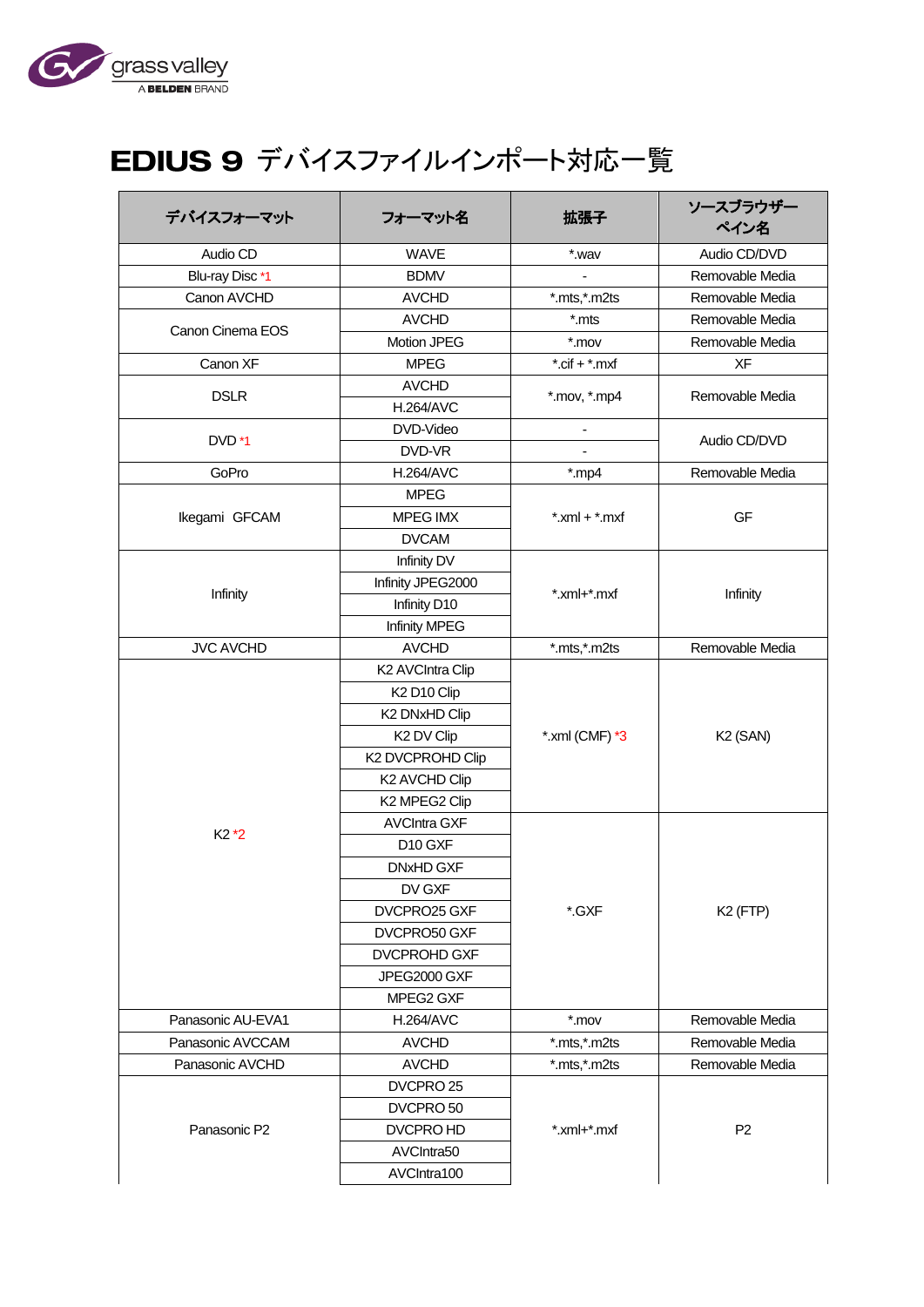

|                   | AVCIntra 200      |                    |                 |
|-------------------|-------------------|--------------------|-----------------|
|                   | AVC LongG         |                    |                 |
|                   | AVC Intra 4K 444  |                    |                 |
| Panasonic VARICAM | AVC Intra 4K 422  | *.xml+*.mxf        | P <sub>2</sub>  |
|                   | AVC Intra 4K LT   |                    |                 |
|                   | <b>AVC LongG</b>  |                    |                 |
| <b>RED</b>        |                   | *.R3D              | Removable Media |
| SONY AVCHD        | <b>AVCHD</b>      | *.mts,*.m2ts       | Removable Media |
| <b>SONY NXCAM</b> | <b>AVCHD</b>      | *.mts,*.m2ts       | Removable Media |
|                   | <b>DVCAM</b>      |                    |                 |
| SONY XDCAM        | <b>MPEG IMX</b>   | *.xml+*.mxf        | <b>XDCAM</b>    |
|                   | <b>XDCAM HD</b>   |                    |                 |
|                   | XDCAM HD422       |                    |                 |
| SONY XDCAM EX     | <b>XDCAMEX</b>    | $*$ .xml+ $*$ .mp4 | <b>XDCAMEX</b>  |
|                   | <b>XAVC</b> Intra | *.xml+*.mxf        |                 |
| SONY XAVC         | XAVC Long GOP     |                    | <b>XDCAM</b>    |
|                   | XAVC S            | $*$ .xml+ $*$ .mp4 |                 |

\*1 コピープロテクトされたディスクのブラウズ、ディスクからのインポートには対応していません。

\*2 EDIUS Workgroup のみ対応。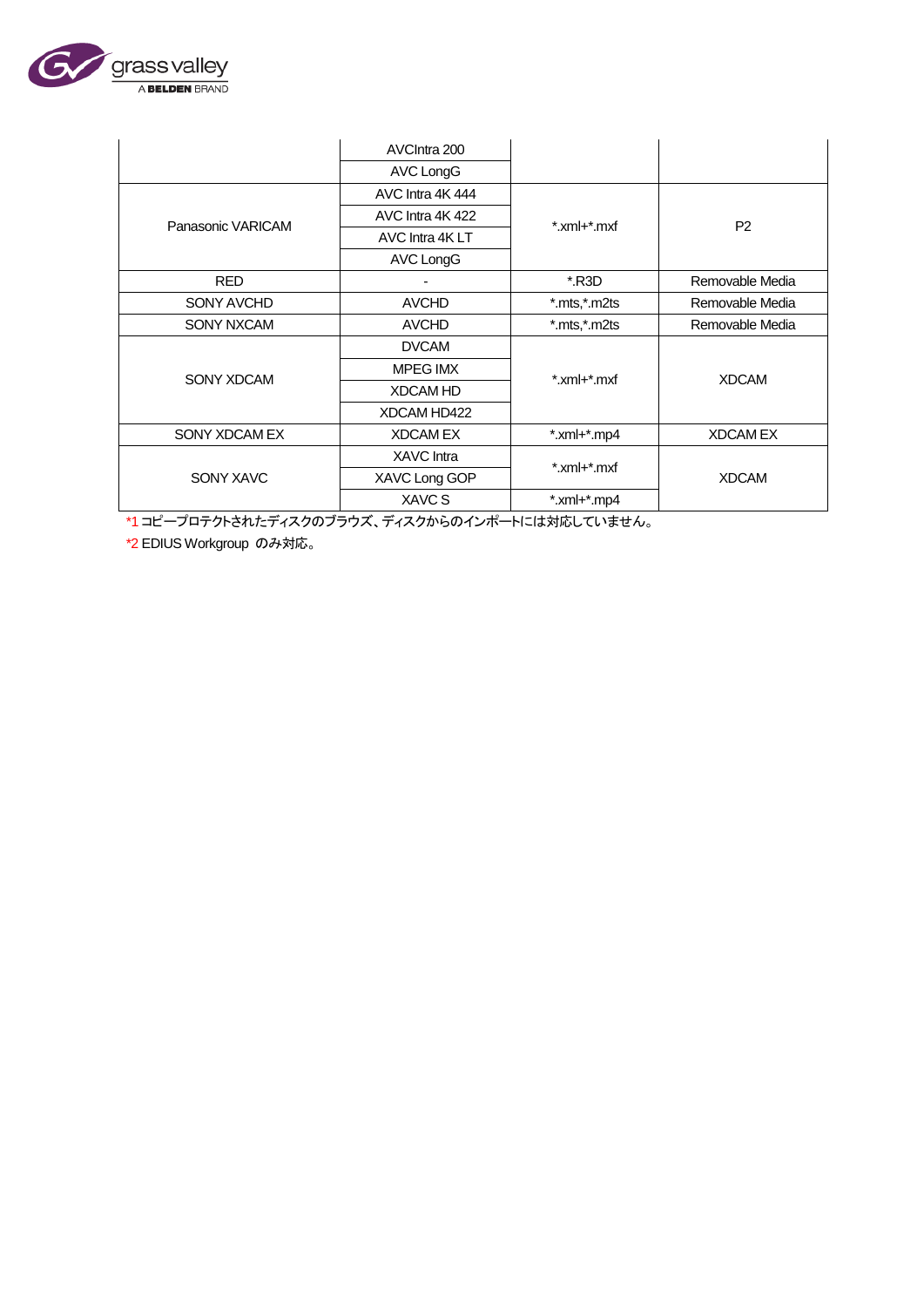

## EDIUS 9 ファイルインポート対応一覧

| 映像フォーマット                                      | 拡張子                                 | 部分転送サポート          |
|-----------------------------------------------|-------------------------------------|-------------------|
| 3GPP                                          | *.3gp, *.3g2, *.amc                 | N                 |
| <b>AVCHD</b>                                  | *.m2ts,*.mts                        | N                 |
| AVC-Intra (4K 444/4K                          | *.xml, *.mxf                        | Υ                 |
| 422/4K-LT/200/100/50)                         |                                     |                   |
| <b>AVC LongG</b>                              | *.xml, *.mxf                        | Υ                 |
| $AVI^{\star 1}$                               | *.avi                               | $Y^{\frac{1}{2}}$ |
| Canon Cinema RAW                              | *.xml                               | Y                 |
| Canon Cinema RAW Light                        | *.crm                               | N                 |
| DIF stream                                    | *.dif,*.dv                          | N                 |
| DVCPRO (DVCPRO HD/50/25)                      | *.xml, *.mxf                        | Υ                 |
| Flash Video                                   | $*14v$                              | N                 |
| <b>GF Clip File</b>                           | *.xml, *.mxf                        | Υ                 |
| Infinity Clip File                            | *.xml                               | Υ                 |
| K2 CMF clip *6                                | *.xml                               | N                 |
| K <sub>2</sub> GXF clip *6                    | *.xml                               | N                 |
| MPEG HDD MOVIE                                | *.mod,*tod                          | $Y^3$             |
| <b>MPEG Program Stream</b>                    | *.mpg,*.mpeg,*.m2p,*.mp2,*vob,*.vro | $Y^*$             |
| <b>MPEG Transport Stream</b>                  | $*$ .m2t                            | $Y^3$             |
| <b>MPEG Video Stream</b>                      | *.mpv,*.m2v                         | $Y^3$             |
| MPEG4 File                                    | $*$ .mp4, $*$ .m4 $v$               | N                 |
| MXF <sup>11</sup>                             | *.mxf                               | Y                 |
| P2 Clip File                                  | *.xml                               | Υ                 |
| QuickTime Movie <sup>*17</sup>                | $*$ .mov                            | N                 |
| <b>RED File</b>                               | *.R3D                               | N                 |
| SONY HVR-DR60/HVR-MRC1 Meta File              | *.idx                               | $Y^*$             |
| Transport Stream (MPEG2, H.264) <sup>*4</sup> | *.ts                                | $Y^*$             |
| Windows Media*1                               | *.wmv,*.asf                         | ${\sf N}$         |
| XAVC (Intra, Long GOP)                        | *.xml, *.mxf                        | Υ                 |
| XAVC S                                        | *.xml, *.mp4                        | N                 |
| <b>XDCAM</b>                                  | *.xml, *.mxf                        | Υ                 |
| <b>XDCAM EX</b>                               | *.mp4,*.avi,*.smi,*xm               | N                 |
| XF Clip File                                  | *.cif, *.mxf                        | Y                 |

| 音声フォーマット                                | 拡張子            |
|-----------------------------------------|----------------|
| AAC                                     | *.aac,*.m4a    |
| AIFF                                    | *.aiff.*aif    |
| Dolby Digital (AC-3)                    | $*$ .ac3       |
| Dolby Digital (AC-3) (for Professional) | $*$ .ac3 $*$ 5 |
| Dolby Digital Plus (E-AC-3)             | $*$ .ec3 $*$ 5 |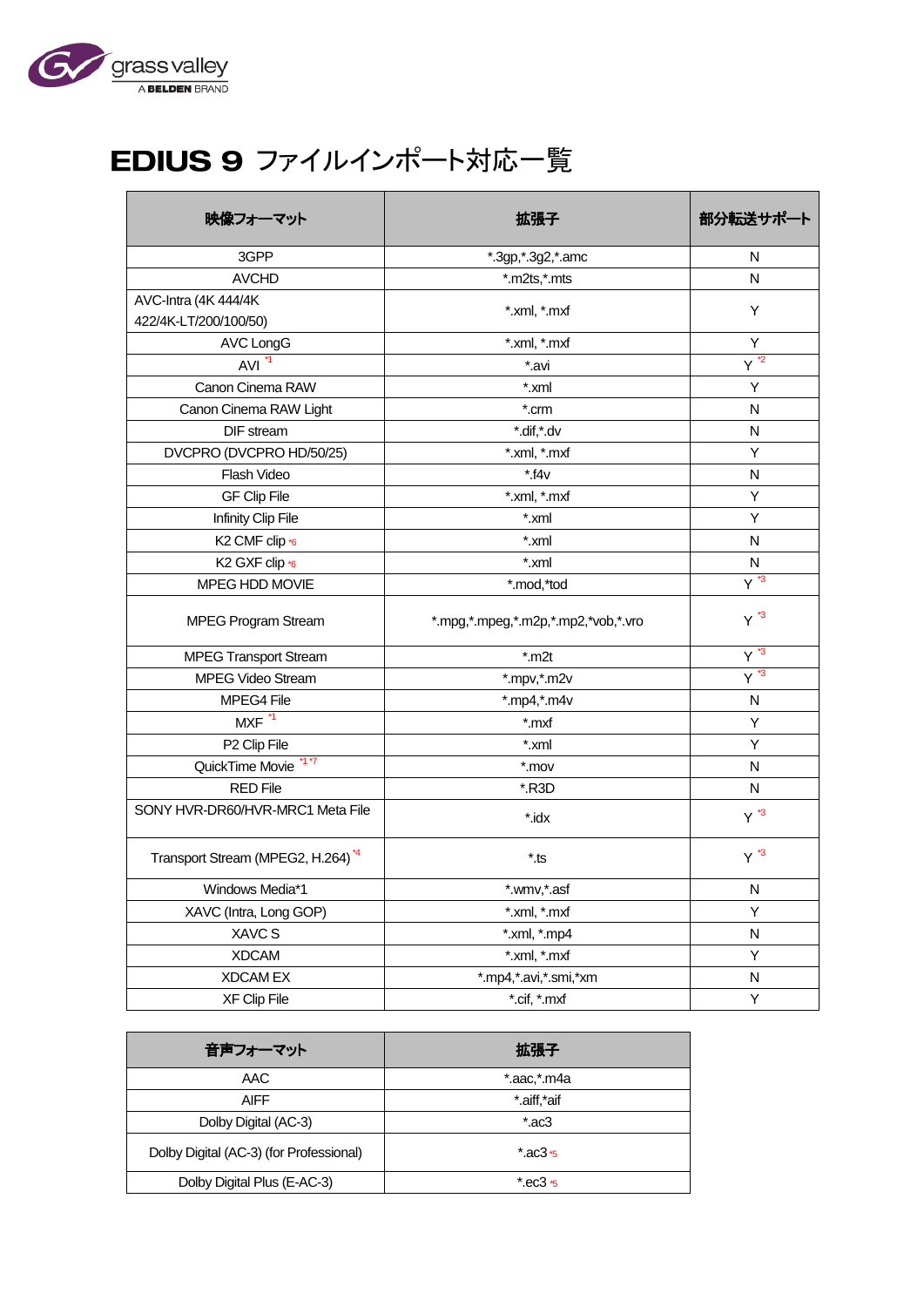

| MPEG Audio Layer-3       | mp3".       |
|--------------------------|-------------|
| <b>MPEG Audio Stream</b> | *.mpa,*.m2a |
| Ogg Vorbis Files         | ".ogg       |
| Wave File                | *.wav       |
| Windows Media Audio      | *.wma       |

| 静止画フォーマット                            | 拡張子                            |
|--------------------------------------|--------------------------------|
| CompuServeGIF Files                  | *.gif                          |
| DPX(SMPTE 268M-2003) Files           | *.dpx                          |
| Flash Pix                            | *.fpx                          |
| <b>ICO Decoder</b>                   | *.ico,*icon                    |
| <b>JPEG Decoder</b>                  | *.jpe,*.exif                   |
| JPEG Interchange Format Files        | *.jfif                         |
| <b>JPEG Files</b>                    | *.jpg,*.jpeg                   |
| Mac Pict Files <sup>*7</sup>         | *.pic,*.pct,*.pict             |
| Maya IFF Files                       | $^*$ .iff                      |
| Multi-PictureFormat File             | *.mpo                          |
| Portable Network Graphics Files      | *.png                          |
| PhotoshopFiles                       | *.psd                          |
| Quick Time Image Files <sup>*7</sup> | *.qtif,*.qti,*qif              |
| Quick Titler                         | *.etl                          |
| <b>SGI Files</b>                     | *.sgi,*.rgb                    |
| <b>Targa Files</b>                   | *.tga,*targa,*.vda,*.icb,*.vst |
| <b>TIFF Files</b>                    | $*$ .tif, $3*$ .tiff           |
| Windows Bitmap Files                 | *.bmp,*.dib,*.rle              |
| <b>Windows Meta Files</b>            | *.wmf,*.emf                    |
| <b>WMPhotoDecoder</b>                | *.wdp                          |

\*1 ビデオフォーマットによってはコーデックに対応していない場合があります。

\*2 コーデックによっては部分転送に対応していないものがあります。

\*3 ビデオフォーマットの設定によっては部分転送に対応していないものがあります。

\*4 MPEG2 および H.264 に対応。

\*5 別売の Dolby Pro オプションが必要です。

\*6 EDIUS Workgroup のみ対応。

\*7 QuickTime Essentials をインストールし、EDIUS のシステム設定で Quick Time Importer を有効にする必要があります。 詳しくは EDIUSWORLD.COM FAQ サイトをご覧ください。

[http://www.ediusworld.com/en/support/faq/cat120/cat2\\_773.html](http://www.ediusworld.com/en/support/faq/cat120/cat2_773.html)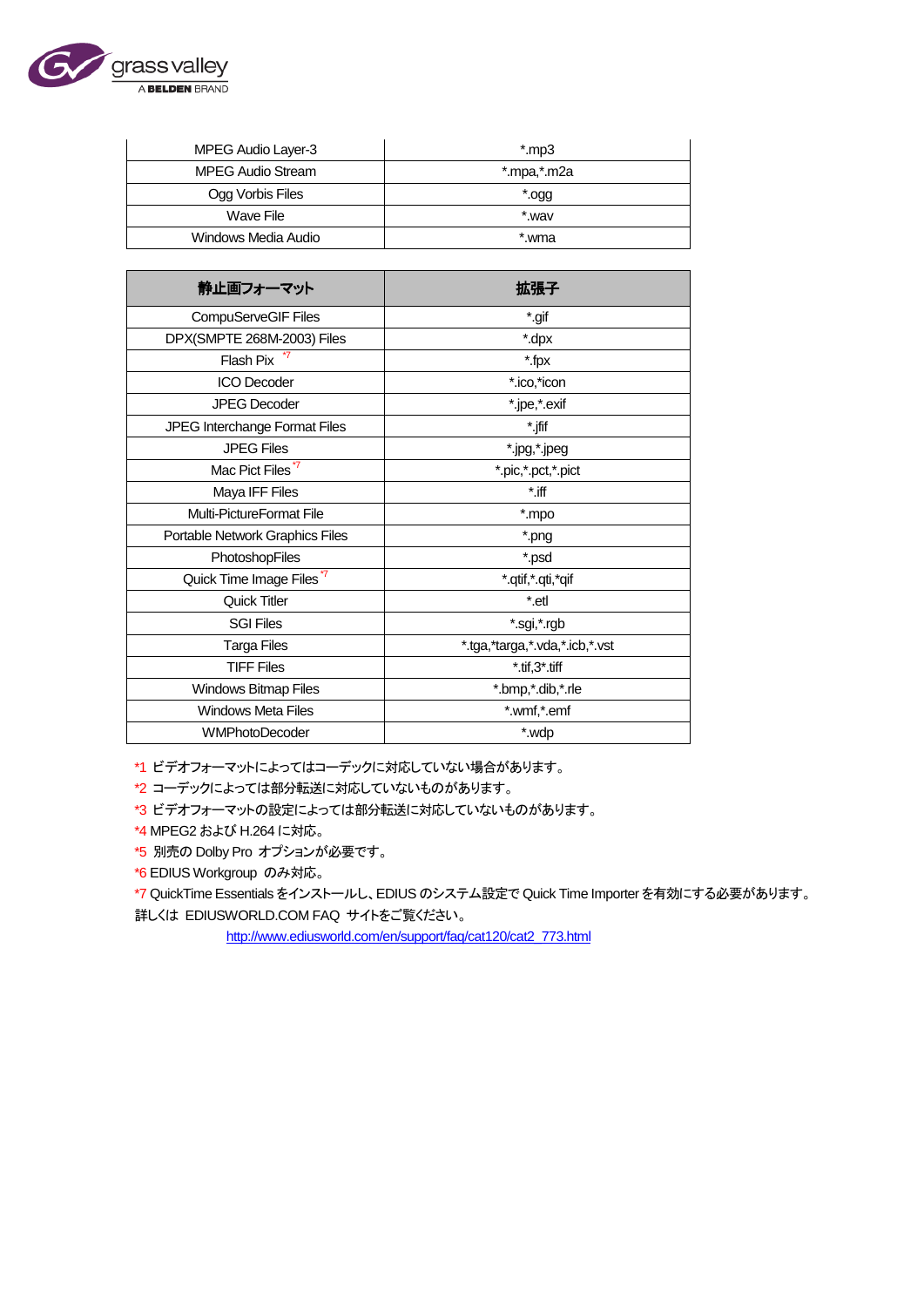

## EDIUS 9 ファイルエクスポート対応一覧

| 映像フォーマット               | コーデック名                       | 拡張子                 |
|------------------------|------------------------------|---------------------|
| <b>AVCHD</b>           | <b>AVCHD</b>                 | $*$ .m2ts           |
|                        | AVCHD 3D                     |                     |
|                        | Grass Valley HQX             |                     |
|                        | Grass Valley HQX(Alpha)      |                     |
|                        | Grass Valley HQ              |                     |
|                        | Grass Valley HQ(Alpha)       |                     |
|                        | <b>Grass Valley Lossless</b> |                     |
|                        | DV                           |                     |
| AVI                    | DVCPRO HD                    | *.avi               |
|                        | DVCPRO50                     |                     |
|                        | Uncompressed(RGB)            |                     |
|                        | Uncompressed (RGBA)          |                     |
|                        | Uncompressed (UYVY)          |                     |
|                        | Uncompressed (YUY2)          |                     |
|                        | Uncompressed (v210)          |                     |
|                        | GF clip(DV)                  |                     |
|                        | GF clip(DVCPRO25)            |                     |
|                        | GF clip(DVCPRO50)            |                     |
| GF                     | GF clip(SD)                  | $*$ .xml + $*$ .mxf |
|                        | GF clip [I-frame only]       |                     |
|                        | GF clip [Long frame GOP]     |                     |
|                        | AVC-Intra 50                 |                     |
|                        | AVC-Intra 100                |                     |
|                        | AVC-LonG                     |                     |
|                        | D <sub>10</sub>              |                     |
|                        | <b>DNxHD</b>                 | *.xml (CMF)         |
|                        | DV                           |                     |
|                        | <b>DVCPROHD</b>              |                     |
|                        | <b>AVCHD</b>                 |                     |
|                        | MPEG <sub>2</sub>            |                     |
|                        | AVC-Intra 50                 |                     |
| K <sub>2</sub> Clip *1 | AVC-Intra 100                |                     |
|                        | AVC-LonG                     |                     |
|                        | D <sub>10</sub>              |                     |
|                        | <b>DNxHD</b>                 |                     |
|                        | DV                           | *.GXF               |
|                        | DVCPRO25                     |                     |
|                        | DVCPRO50                     |                     |
|                        | <b>DVCPROHD</b>              |                     |
|                        | <b>JPEG2000</b>              |                     |
|                        | MPEG <sub>2</sub>            |                     |
|                        | Blu-ray                      |                     |
| <b>H.264/AVC</b>       | Blu-ray 3D                   | $*$ m2ts            |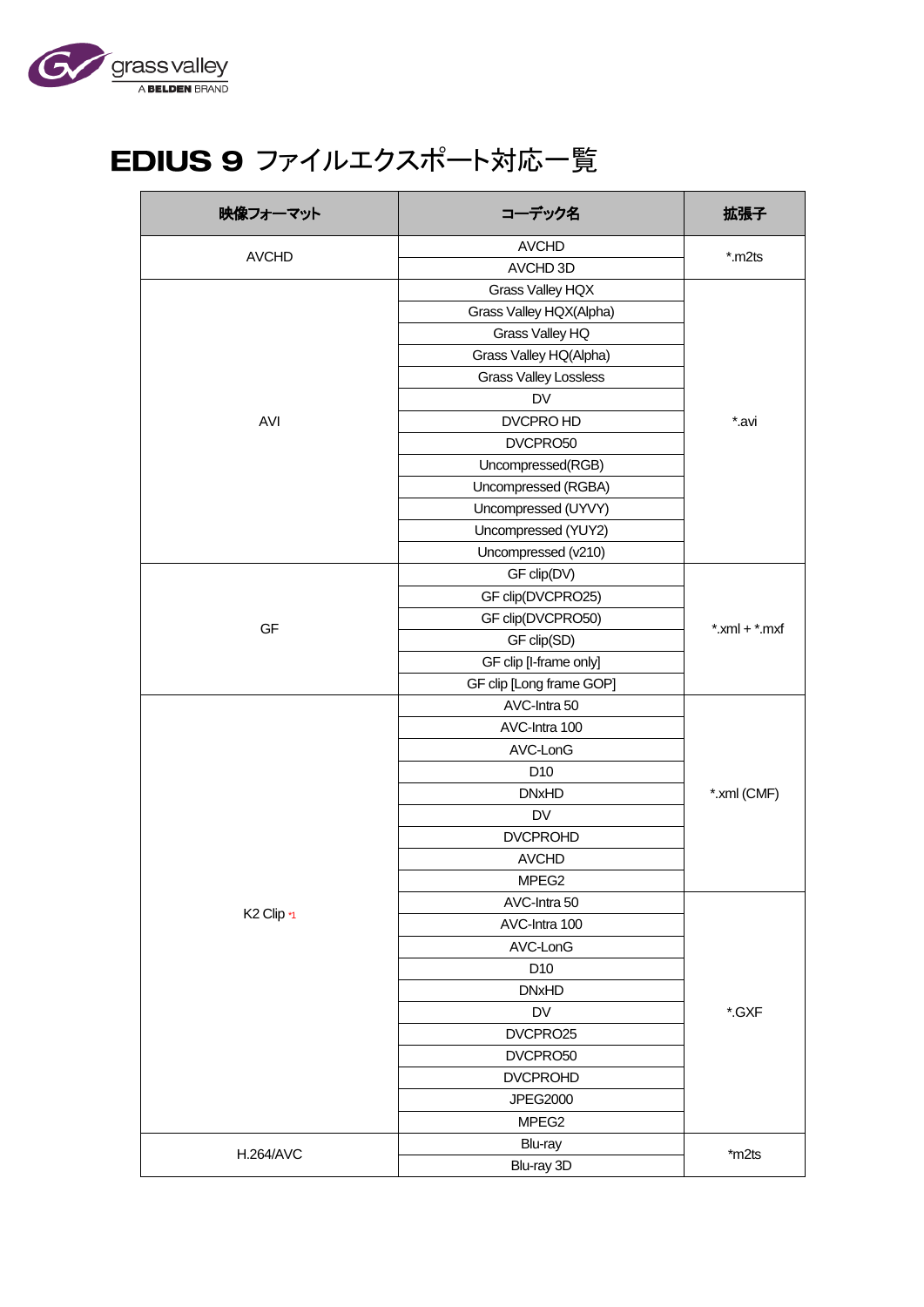

| <b>H.264/AVC</b><br>iPod<br>$*$ .mp4<br><b>PlayStation Portable</b><br><b>HDV</b><br>MPEG2 Transport stream<br>$*$ .m2t<br>Infinity DV<br>Infinity JPEG2000<br>Infinity<br>$*$ .xml + $*$ .mxf<br>Infinity D10<br>Infinity MPEG<br>$*$ .m2 $v$<br>MPEG2 Elementary Stream<br><b>MPEG</b><br>MPEG2 Program Stream<br>*.mpg,*m2p<br>AVC-Intra 50<br>AVC-Intra 100<br><b>AVC LongG</b><br>AVC Ultra Class 200<br>D <sub>10</sub><br><b>DV</b><br><b>MXF</b><br>DVCPRO25<br>*.mxf |
|-------------------------------------------------------------------------------------------------------------------------------------------------------------------------------------------------------------------------------------------------------------------------------------------------------------------------------------------------------------------------------------------------------------------------------------------------------------------------------|
|                                                                                                                                                                                                                                                                                                                                                                                                                                                                               |
|                                                                                                                                                                                                                                                                                                                                                                                                                                                                               |
|                                                                                                                                                                                                                                                                                                                                                                                                                                                                               |
|                                                                                                                                                                                                                                                                                                                                                                                                                                                                               |
|                                                                                                                                                                                                                                                                                                                                                                                                                                                                               |
|                                                                                                                                                                                                                                                                                                                                                                                                                                                                               |
|                                                                                                                                                                                                                                                                                                                                                                                                                                                                               |
|                                                                                                                                                                                                                                                                                                                                                                                                                                                                               |
|                                                                                                                                                                                                                                                                                                                                                                                                                                                                               |
|                                                                                                                                                                                                                                                                                                                                                                                                                                                                               |
|                                                                                                                                                                                                                                                                                                                                                                                                                                                                               |
|                                                                                                                                                                                                                                                                                                                                                                                                                                                                               |
|                                                                                                                                                                                                                                                                                                                                                                                                                                                                               |
|                                                                                                                                                                                                                                                                                                                                                                                                                                                                               |
|                                                                                                                                                                                                                                                                                                                                                                                                                                                                               |
|                                                                                                                                                                                                                                                                                                                                                                                                                                                                               |
|                                                                                                                                                                                                                                                                                                                                                                                                                                                                               |
| DVCPRO50                                                                                                                                                                                                                                                                                                                                                                                                                                                                      |
| <b>DVCPROHD</b>                                                                                                                                                                                                                                                                                                                                                                                                                                                               |
| HQ                                                                                                                                                                                                                                                                                                                                                                                                                                                                            |
| HQX                                                                                                                                                                                                                                                                                                                                                                                                                                                                           |
| JPEG2000                                                                                                                                                                                                                                                                                                                                                                                                                                                                      |
| MPEG2                                                                                                                                                                                                                                                                                                                                                                                                                                                                         |
| AVC-Intra 50                                                                                                                                                                                                                                                                                                                                                                                                                                                                  |
| AVC-Intra 100                                                                                                                                                                                                                                                                                                                                                                                                                                                                 |
| AVC-Intra 200                                                                                                                                                                                                                                                                                                                                                                                                                                                                 |
| AVC-Intra 4K 422                                                                                                                                                                                                                                                                                                                                                                                                                                                              |
| P <sub>2</sub><br>$*$ .xml + $*$ .mxf<br><b>AVC LongG</b>                                                                                                                                                                                                                                                                                                                                                                                                                     |
| <b>DV</b>                                                                                                                                                                                                                                                                                                                                                                                                                                                                     |
| DVCPRO25                                                                                                                                                                                                                                                                                                                                                                                                                                                                      |
| DVCPRO50                                                                                                                                                                                                                                                                                                                                                                                                                                                                      |
| <b>DVCPROHD</b>                                                                                                                                                                                                                                                                                                                                                                                                                                                               |
| AVC-Intra 50                                                                                                                                                                                                                                                                                                                                                                                                                                                                  |
| P <sub>2</sub> 3D<br>*.mxf<br>AVC-Intra 100                                                                                                                                                                                                                                                                                                                                                                                                                                   |
| Panasonic AG-3DA1<br><b>AVCHD</b><br>*.m2ts                                                                                                                                                                                                                                                                                                                                                                                                                                   |
| <b>H.264/AVC</b><br><b>Play Station Portable</b><br>*.mp4                                                                                                                                                                                                                                                                                                                                                                                                                     |
| vb.*<br>Quick Time [DV]                                                                                                                                                                                                                                                                                                                                                                                                                                                       |
| Quick Time [Movie]<br>$*$ .mov $*$ 3                                                                                                                                                                                                                                                                                                                                                                                                                                          |
| Quick Time [MPEG4]<br>$*$ .mp4                                                                                                                                                                                                                                                                                                                                                                                                                                                |
| Quick Time [iPod]                                                                                                                                                                                                                                                                                                                                                                                                                                                             |
| Quick Time [AppleTV]<br>$*$ .m4v $*$ 3                                                                                                                                                                                                                                                                                                                                                                                                                                        |
| QuickTime<br>Quick Time [iPhone]                                                                                                                                                                                                                                                                                                                                                                                                                                              |
|                                                                                                                                                                                                                                                                                                                                                                                                                                                                               |
|                                                                                                                                                                                                                                                                                                                                                                                                                                                                               |
| Quick Time [iPhone(Cellular)]<br>*.3gp *3                                                                                                                                                                                                                                                                                                                                                                                                                                     |
| Quick Time [AMC (EZ) Movie]                                                                                                                                                                                                                                                                                                                                                                                                                                                   |
| Grass Valley HQX<br>Grass Valley HQX(Alpha)<br>$*.mov$                                                                                                                                                                                                                                                                                                                                                                                                                        |